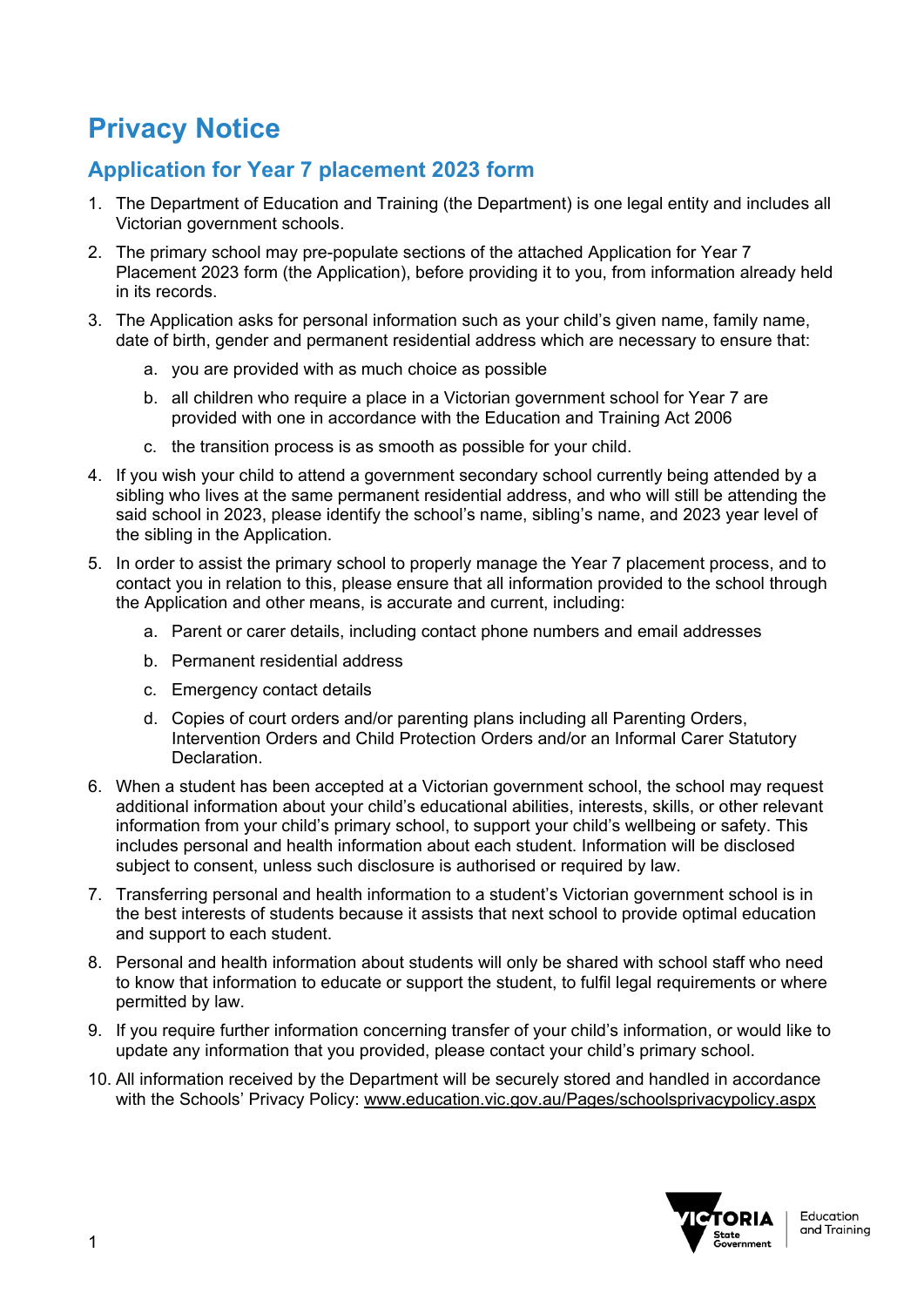### **Application for Year 7 Placement 2023**

**This form must be completed using BLOCK LETTERS by parents/carers of Year 6 students transitioning into a government secondary school for Year 7 in 2023.** 

Complete this form by **Friday 13 May 2022** and return to either:

- Your child's non-government primary school; **OR**
- Directly to your preferred government secondary school.

To read the Department's Placement Policy, including the priority order of placement, please visit: [www2.education.vic.gov.au/pal/enrolment/guidance/placement-policy](https://www2.education.vic.gov.au/pal/enrolment/guidance/placement-policy) 

#### **Section 1: Primary School details**

| Year 6 Student's Current Primary School |          |                                    |  |
|-----------------------------------------|----------|------------------------------------|--|
| <b>VSN</b>                              |          |                                    |  |
| Fee Paying International Student*       | YES / NO | <b>International Student</b><br>ID |  |

*\*Fee Paying International Students should make a new application via the Online Application Process at* [www.study.vic.gov.au/en/Pages/default.aspx](https://study.vic.gov.au/en/Pages/default.aspx)

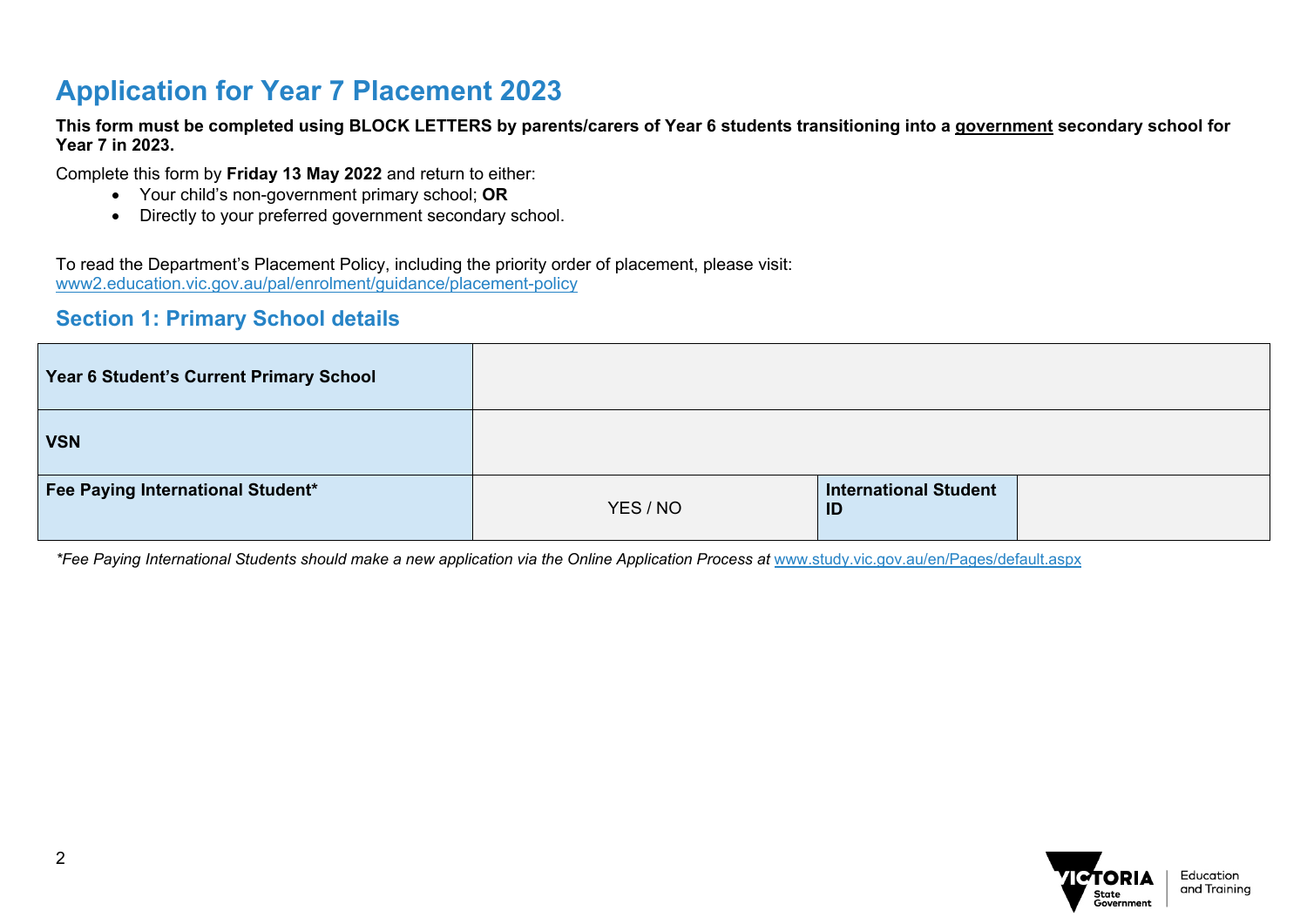#### **Section 2: Year 6 student details**

| <b>Family Name</b>                      |                                                              |                                               |                                           |
|-----------------------------------------|--------------------------------------------------------------|-----------------------------------------------|-------------------------------------------|
| <b>First Given Name</b>                 |                                                              | Date of Birth<br>$(dd\text{-}mm\text{-}yyyy)$ | $\frac{1}{\sqrt{2}}$ $\frac{1}{\sqrt{2}}$ |
| <b>Second Given Name</b>                |                                                              | Gender                                        |                                           |
| Preferred name (if applicable)          |                                                              |                                               |                                           |
|                                         | <b>Current Permanent Residential Address</b>                 |                                               |                                           |
| <b>Apartment Number</b> (if applicable) |                                                              |                                               |                                           |
| <b>Street Number and Name</b>           |                                                              |                                               |                                           |
| <b>Suburb</b>                           |                                                              | <b>Postcode</b>                               |                                           |
| <b>Current mailing address</b>          | $\Box$ Same as residential $\Box$ Different (complete below) |                                               |                                           |
| <b>Street Number and Name</b>           |                                                              |                                               |                                           |
| <b>Suburb</b>                           |                                                              | <b>Postcode</b>                               |                                           |

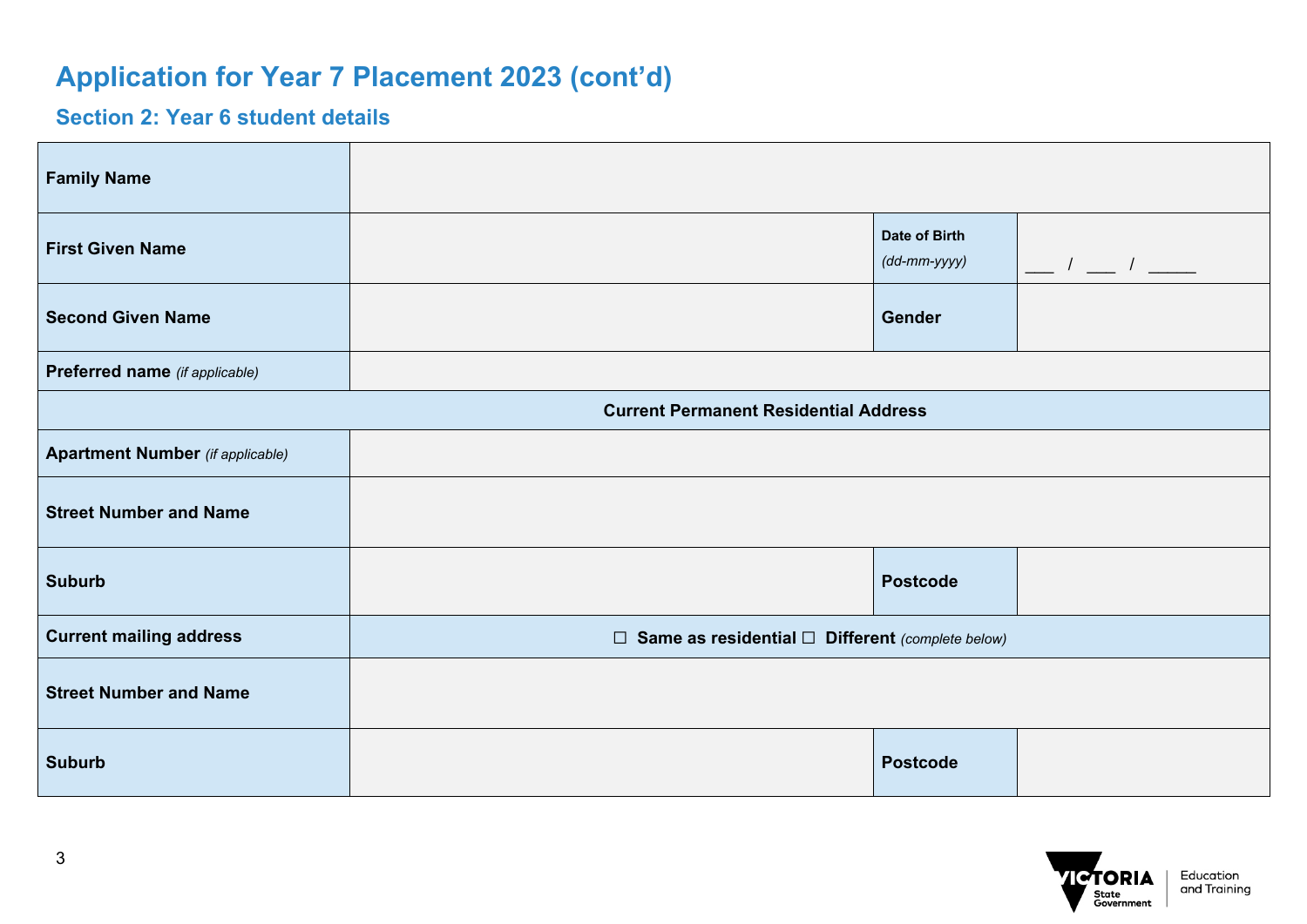#### **Section 3: Parent or Carer details**

|                                                                                    | <b>Adult A</b><br><b>Adult B</b>                                                                     |                                                                                    |                                                                                                  |
|------------------------------------------------------------------------------------|------------------------------------------------------------------------------------------------------|------------------------------------------------------------------------------------|--------------------------------------------------------------------------------------------------|
| <b>Relationship to Child</b><br>(Parent, Carer, Step-Parent,<br>Grandparent, etc.) |                                                                                                      | <b>Relationship to Child</b><br>(Parent, Carer, Step-Parent,<br>Grandparent, etc.) |                                                                                                  |
| Title (Ms, Mrs, Mr, etc)                                                           |                                                                                                      | <b>Title</b> (Ms, Mrs, Mr, etc)                                                    |                                                                                                  |
| <b>Given Name</b>                                                                  |                                                                                                      | <b>Given Name</b>                                                                  |                                                                                                  |
| <b>Family Name</b>                                                                 |                                                                                                      | <b>Family Name</b>                                                                 |                                                                                                  |
| <b>Mobile Number</b>                                                               |                                                                                                      | <b>Mobile Number</b>                                                               |                                                                                                  |
| <b>Phone Number</b> (home)                                                         |                                                                                                      | <b>Phone Number</b> (home)                                                         |                                                                                                  |
| <b>Email address</b>                                                               |                                                                                                      | <b>Email address</b>                                                               |                                                                                                  |
| On weekdays, student<br>lives with Adult A<br>(tick one)                           | □ Full Time or Mostly<br>$\Box$ Equal Time (equal spilt with <b>Adult B)</b><br>□ Sometimes or Never | On weekdays,<br>student lives with<br><b>Adult B</b> (tick one)                    | □ Full Time or Mostly<br>$\square$ Equal Time (equal split with Adult A)<br>□ Sometimes or Never |
| Permanent<br><b>Residential Address</b>                                            | □ Same as Section 2<br>$\Box$ Different to Section 2, please complete:                               | <b>Permanent</b><br><b>Residential Address</b>                                     | □ Same as Section 2<br>$\Box$ Different to Section 2, please complete:                           |
| Nominate primary contact for all calls and correspondence (tick one)               |                                                                                                      | $\Box$ Adult A                                                                     | $\Box$ Adult B<br>$\Box$ Both Adults                                                             |

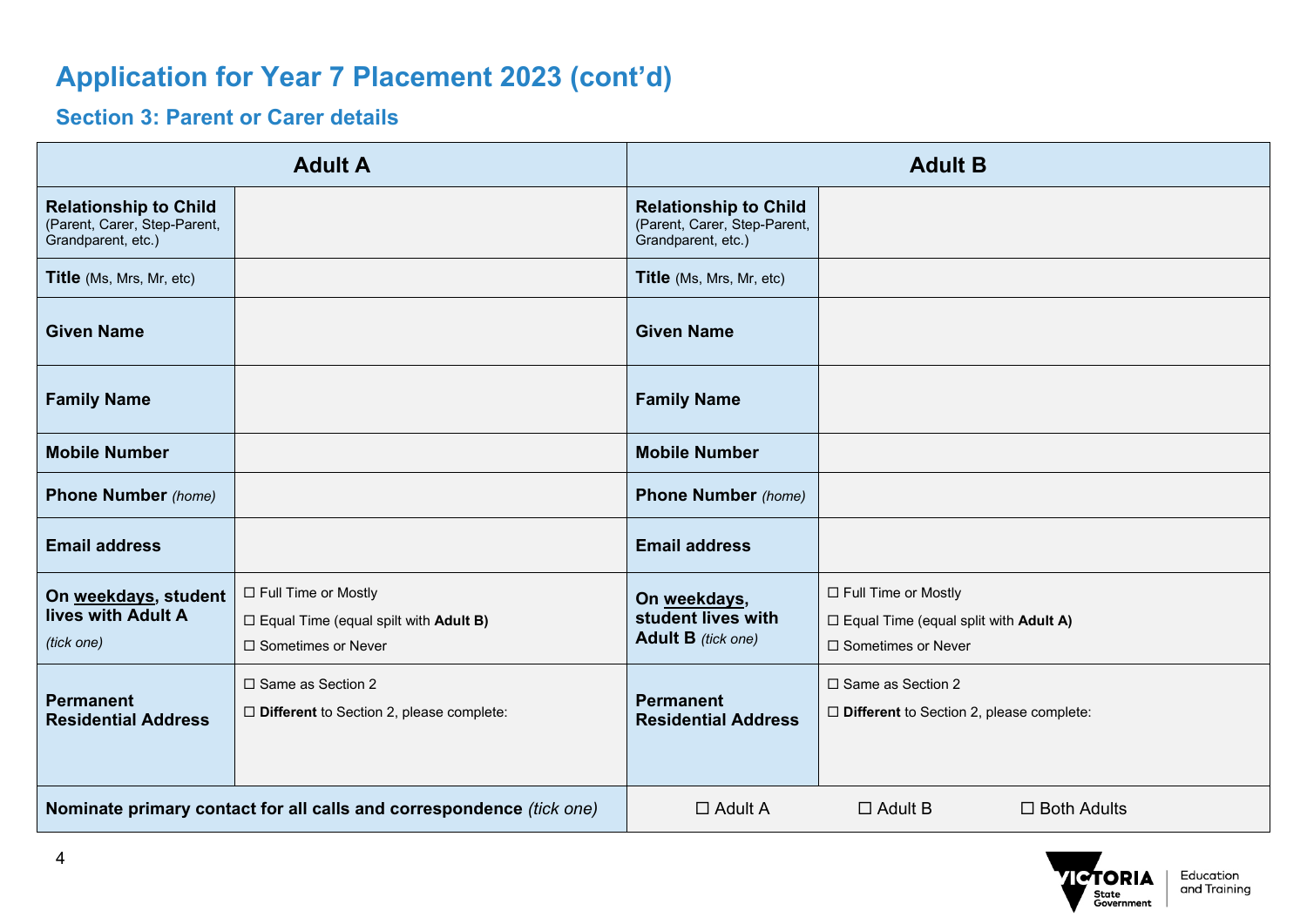#### **Section 4: Government school placement preferences**

Complete **Section 4** if:

- you are seeking a Year 7 placement in a government school; **OR**
- you are in doubt of a Year 7 placement at a non-government (Catholic or independent) school; **OR**
- you have not received the outcome of your child's registration application for home schooling.

#### **Section 4A: Designated neighbourhood school**

To locate your child's designated neighbourhood school for Year 7 in 2023, enter your permanent residential address at [www.findmyschool.vic.gov.au](http://www.findmyschool.vic.gov.au/)

|--|

#### **Section 4B: Secondary school preferences**

List up to three government schools in your order of preference below. You can list your designated neighbourhood school as your only preference or as your second or third preference.

#### **You do not have to list three schools, however if your child is unable to be placed at any of your preferred schools, your child's placement will be referred to your designated neighbourhood school, as listed in Section 4A.**

If you would like to request placement for your Year 6 child under a sibling claim, please also complete **Section 4C.**

| Government school name (include campus if applicable) | Office Use Only - Date of Distribution |  |
|-------------------------------------------------------|----------------------------------------|--|
|                                                       |                                        |  |
| - 7                                                   |                                        |  |
|                                                       |                                        |  |

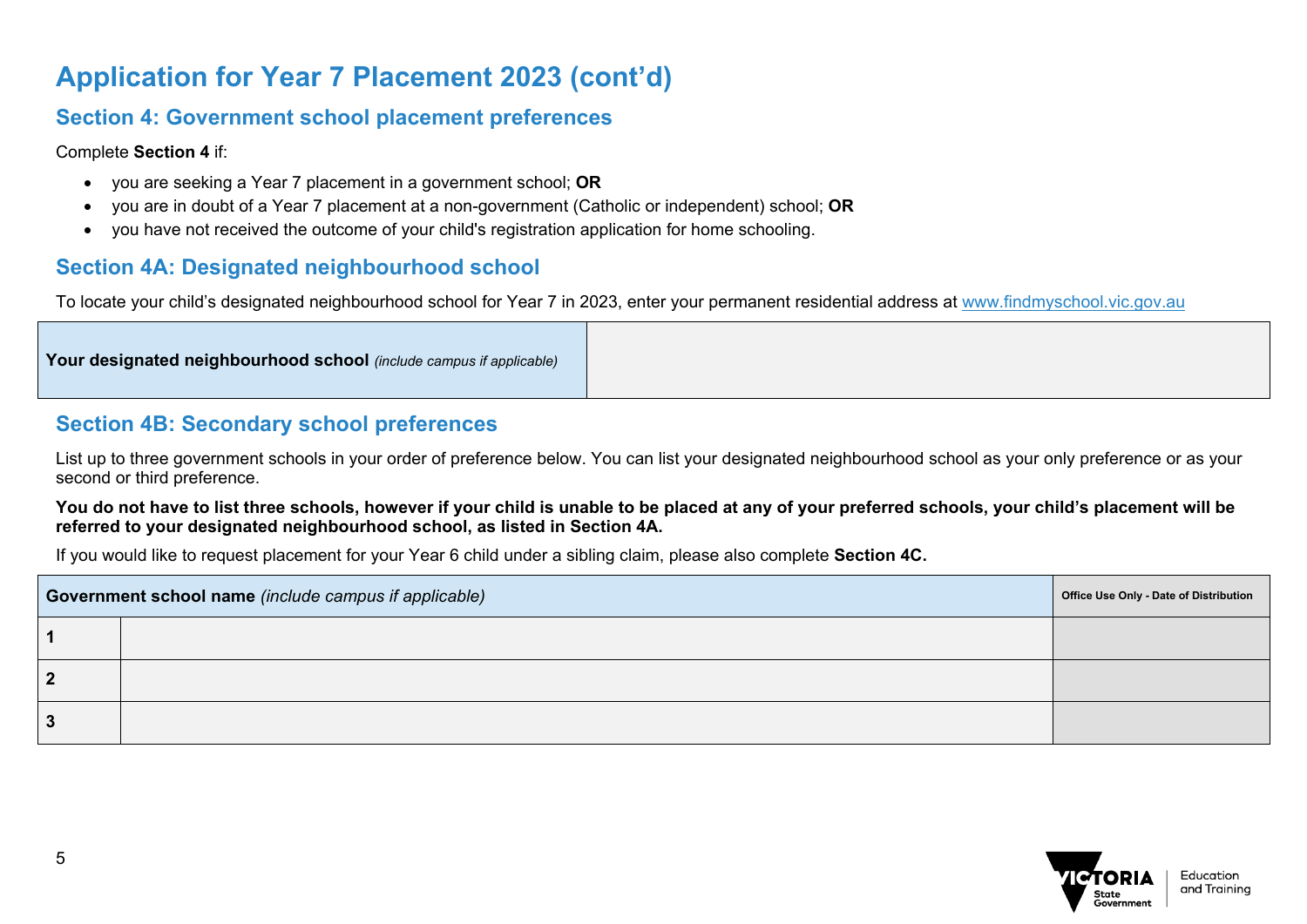### **Section 4C: Sibling Claim**

A sibling claim can be made for government schools where:

1) the sibling resides at the same permanent residential address as your Year 6 child; **and**

2) the sibling is currently enrolled at the school; **and**

3) the sibling will continue to be enrolled at the school in 2023.

#### **Include the name of the school and the 2023 year level of the sibling below.**

| <b>Government school name</b> | Name of sibling | Year level in 2023 |
|-------------------------------|-----------------|--------------------|
|                               |                 |                    |
|                               |                 |                    |

#### **Section 5: Non-Government school (catholic or Independent) or home schooling placements**

Only complete **Section 5** if you have received confirmation of a place in a non-government school **OR** if you have confirmed registration for your child for home schooling in 2023.

You are also encouraged to complete Section 4 if you:

- are in doubt about the status of the non-government school place; or
- you have a confirmed non-government place but would still like to be considered for a government place for Year 7 in 2023; or
- your registration for home schooling is still being assessed by the VRQA.

If you have already applied for, or believe you will be applying for, home schooling or a placement in a non-government school for 2023, please indicate the name of the school below.

| Name of Catholic or independent school | <b>Confirmed Place</b> |
|----------------------------------------|------------------------|
|                                        | YES / NO               |
| Home schooling                         | <b>Details</b>         |
| Date application form sent to the VRQA | / 2022                 |
| Outcome of application                 | APPROVED / REFUSED     |